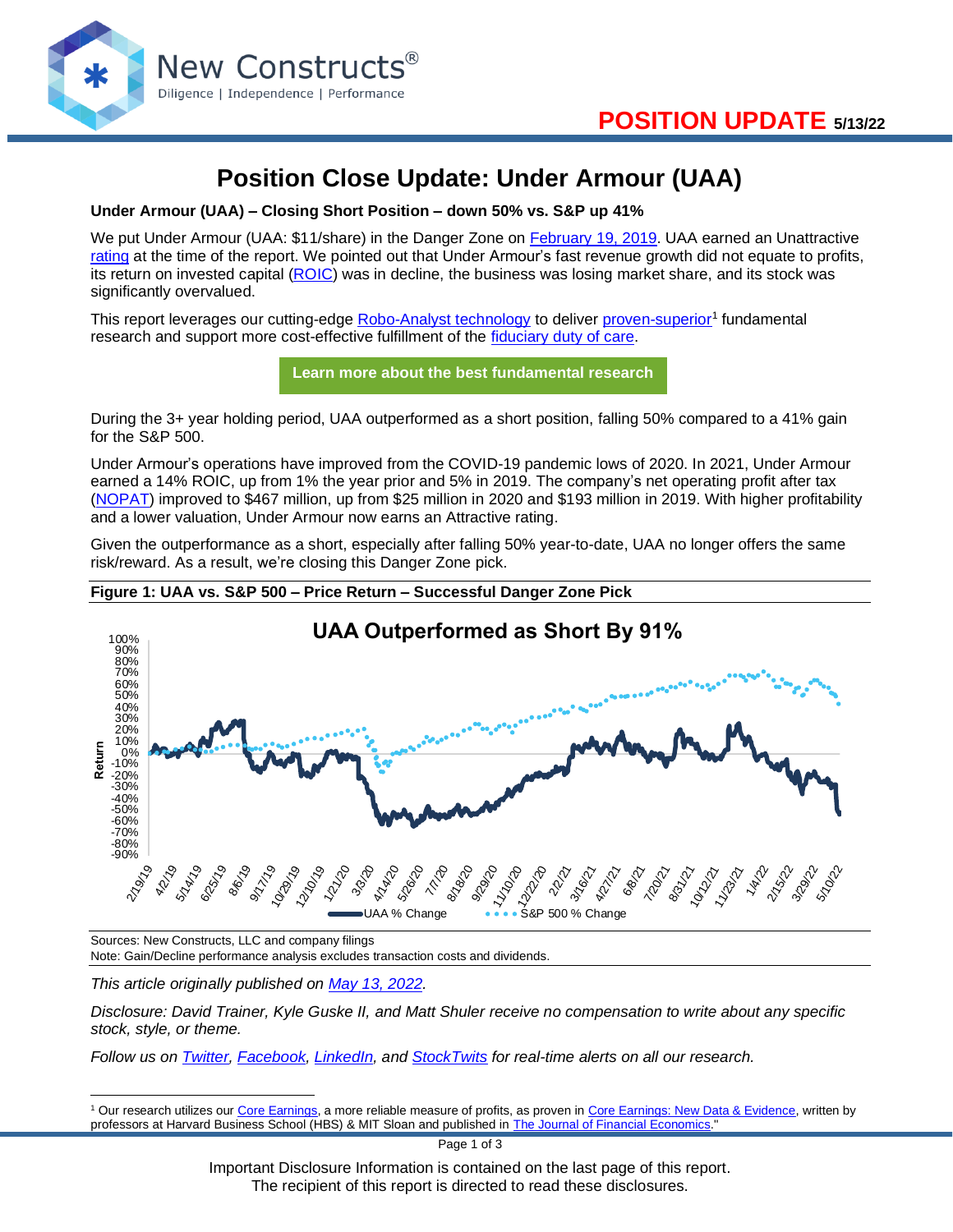

### *It's Official: We Offer the Best Fundamental Data in the World*

Many firms claim their research is superior, but none of them can prove it with independent studies from highlyrespected institutions as we can. Three different papers from both the public and private sectors show:

- 1. Legacy fundamental datasets suffer from significant inaccuracies, omissions and biases.
- 2. Only our "novel database" enables investors to overcome these flaws and apply [reliable](https://www.newconstructs.com/evidence-on-the-superiority-of-our-earnings-data/) fundamental data in their research.
- 3. Our proprietary measures of [Core Earnings](https://www.newconstructs.com/education-core-earnings-earnings-distortion/) and [Earnings Distortion](https://www.newconstructs.com/earnings-distortion-score-methodology/) materially improve stock picking and forecasting of profits.

#### **Best Fundamental Data in the World**

Forthcoming in [The Journal of Financial Economics,](http://jfe.rochester.edu/) a top peer-reviewed journal, [Core Earnings: New Data &](https://papers.ssrn.com/sol3/papers.cfm?abstract_id=3467814)  [Evidence](https://papers.ssrn.com/sol3/papers.cfm?abstract_id=3467814) proves our Robo-Analyst technology overcomes material shortcomings in legacy firms' data collection processes to provide superior [fundamental data,](https://www.newconstructs.com/data/) [earnings](https://www.newconstructs.com/education-core-earnings-earnings-distortion/) models, and [research.](https://www.newconstructs.com/blog/) More [details.](https://www.newconstructs.com/evidence-on-the-superiority-of-our-earnings-data/)

Key quotes from the paper:

- "[New Constructs'] *Total Adjustments* differs significantly from the items identified and excluded from Compustat's adjusted earnings measures. For example… 50% to 70% of the variation in *Total Adjustments* is not explained by *S&P Global's (SPGI) Adjustments* individually." – pp. 14, 1st para.
- "A final source of differences [between New Constructs' and S&P Global's data] is due to data collection oversights…we identified cases where Compustat did not collect information relating to firms' income that is useful in assessing core earnings."  $-$  pp. 16,  $2<sup>nd</sup>$  para.

#### **Superior Models**

A top accounting firm features the superiority of our ROIC, NOPAT and Invested Capital research to Capital IQ & Bloomberg's in [Getting](https://www.newconstructs.com/getting-roic-right/) ROIC Right. See the [Appendix](https://www.newconstructs.com/wp-content/uploads/2019/06/Getting-ROIC-Right.pdf) for direct comparison details.

Key quotes from the paper:

- "...an accurate calculation of ROIC requires more diligence than often occurs in some of the common, off-the-shelf ROIC calculations. Only by scouring the footnotes and the MD&A [ as New Constructs does] can investors get an accurate calculation of ROIC." – pp. 8,  $5<sup>th</sup>$  para.
- "The majority of the difference…comes from New Constructs' machine learning approach, which leverages technology to calculate ROIC by applying accounting adjustments that may be buried deeply in the footnotes across thousands of companies."  $-$  pp. 4,  $2<sup>nd</sup>$  para.

#### **Superior Stock Ratings**

Robo-Analysts' stock ratings outperform those from human analysts as shown in this [paper](https://papers.ssrn.com/sol3/papers.cfm?abstract_id=3514879) from Indiana's Kelley School of Business. Bloomberg features the paper [here.](https://www.bloomberg.com/news/articles/2020-02-11/robot-analysts-outwit-humans-in-study-of-profit-from-stock-calls?sref=zw7RLDfe)

Key quotes from the paper:

- "the portfolios formed following the buy recommendations of Robo-Analysts earn abnormal returns that are statistically and economically significant." – pp. 6,  $3<sup>rd</sup>$  para.
- "Our results ultimately suggest that Robo-Analysts are a valuable, alternative information intermediary to traditional sell-side analysts."  $-$  pp. 20, 3<sup>rd</sup> para.

Our mission is to provide the best fundamental analysis of public and private businesses in the world and make it affordable for all investors, not just Wall Street insiders.

We believe every investor deserves to know the whole truth about the profitability and valuation of any company they consider for investment. More details on our cutting-edge technology and how we use it are [here.](https://www.youtube.com/watch?v=wRUr5w4zDVA)